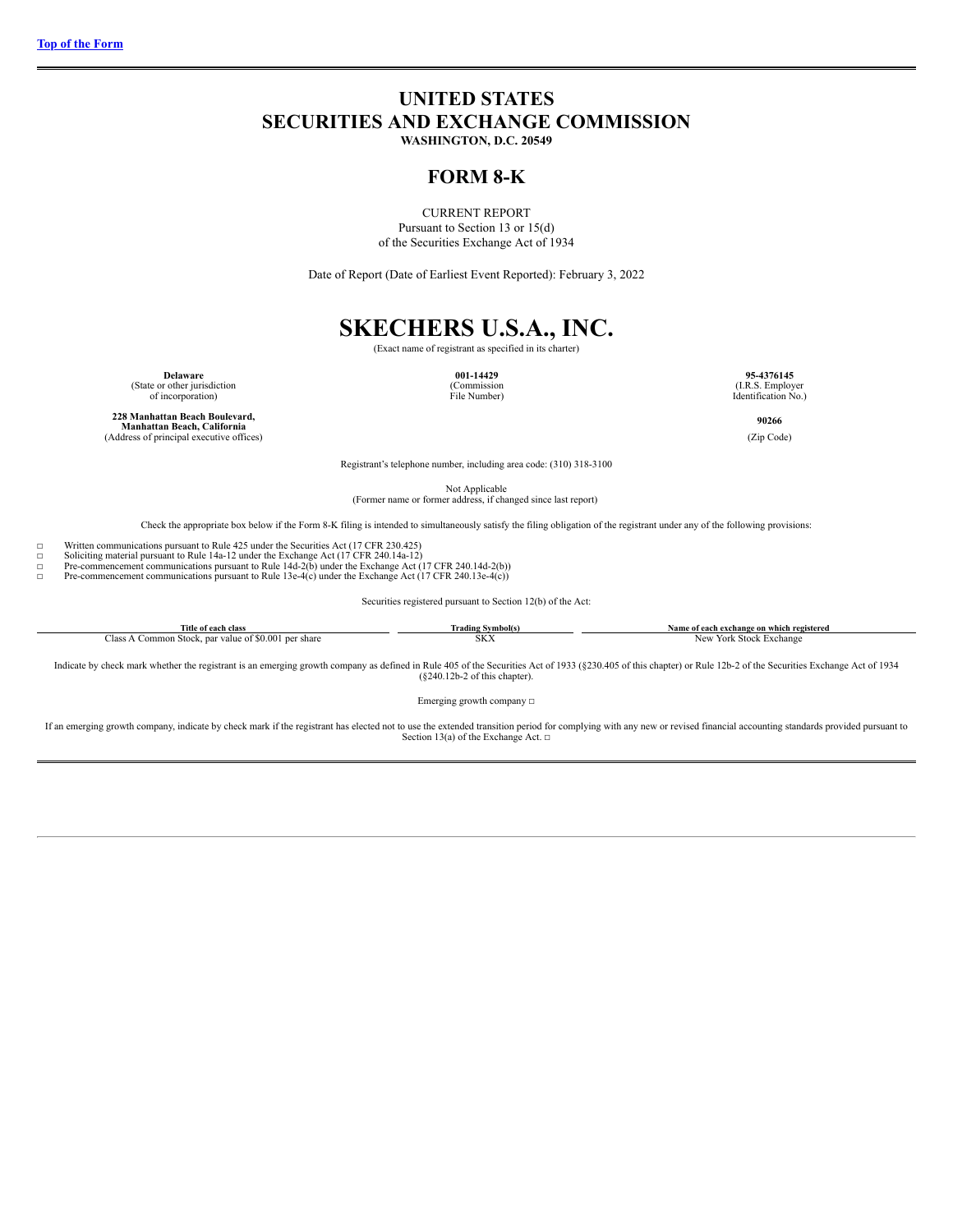# **Item 2.02 Results of Operations and Financial Condition.**

On February 3, 2022, Skechers U.S.A., Inc. issued a press release announcing its results of operations and financial condition for the quarter and year ended December 31, 2021. A copy of the press release is attached hereto as exhibit 99.1 and incorporated herein by reference.

# **Item 9.01 Financial Statements and Exhibits.**

(d) Exhibits

The following exhibit is furnished as part of this report:

99.1 Press Release dated [February](https://s3.amazonaws.com/content.stockpr.com/sec/0001564590-22-003825/skx-ex991_6.htm) 3, 2022.

104 Cover Page Interactive Data File (embedded within the inline XBRL document).

The information in this current report and the exhibit attached hereto is being furnished and shall not be deemed "filed" for the purposes of Section 18 of the Securities and Exchange Act of 1934, as amended, or otherwise subject to the liabilities of that Section. The Information in this Current Report shall not be incorporated by reference into any registration statement or other document pursuant to the Securities Act of 1933, as amended. The furnishing of the Information in this Current Report is not intended to, and does not, constitute a representation that such furnishing is required by Regulation FD or that the Information this Current Report contains is material investor information that is not otherwise publicly available.

| Exhibit No. | <b>Description</b>                                                           |
|-------------|------------------------------------------------------------------------------|
| 99.1        | Press Release dated February 3, 2022.                                        |
| 104         | Cover Page Interactive Data File (embedded within the inline XBRL document). |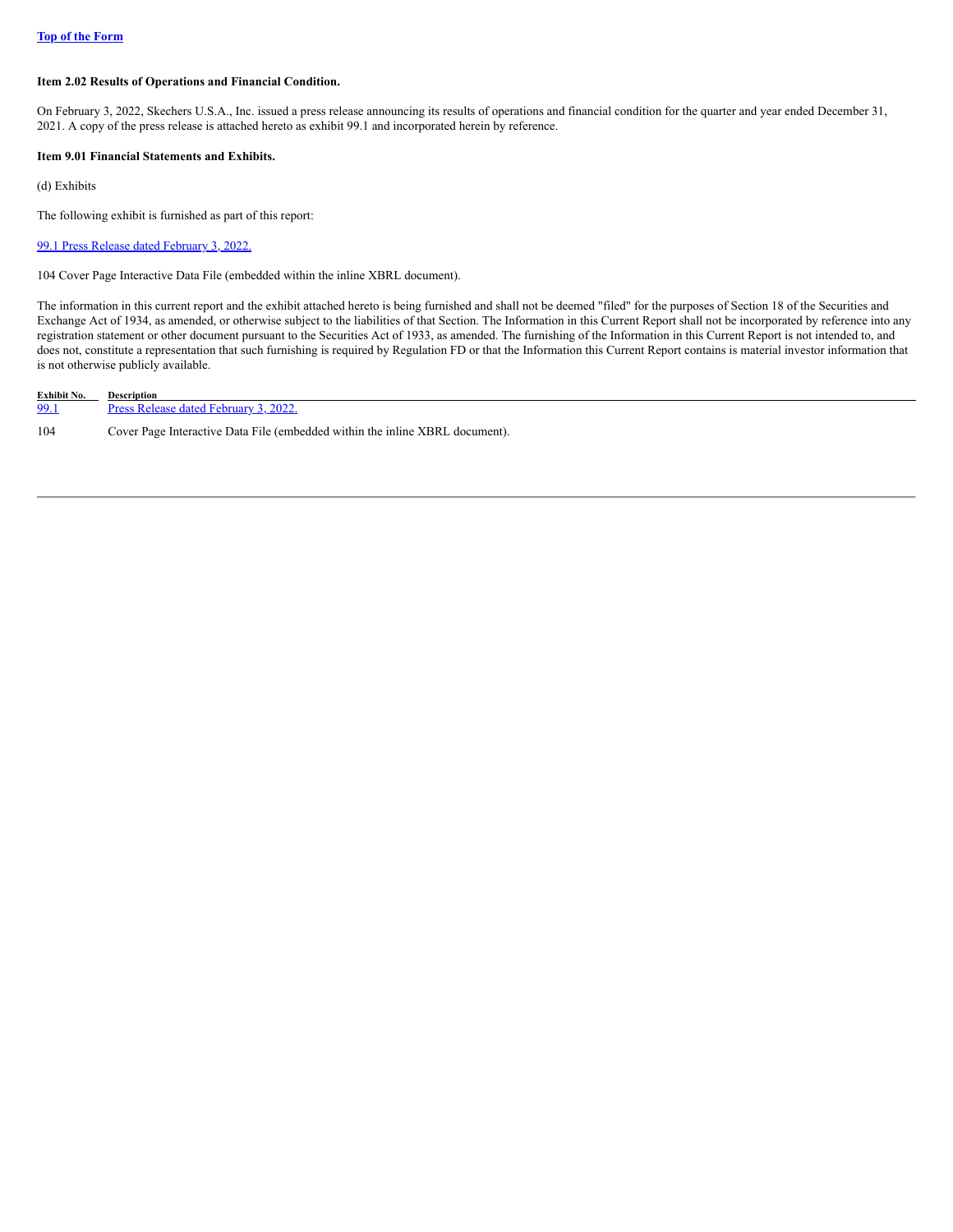# **SIGNATURES**

Pursuant to the requirements of the Securities Exchange Act of 1934, the registrant has duly caused this report to be signed on its behalf by the undersigned hereunto duly authorized.

SKECHERS U.S.A., INC.

*February 3, 2022 By: /s/ John Vandemore*

*Name: John Vandemore Title: Chief Financial Of icer*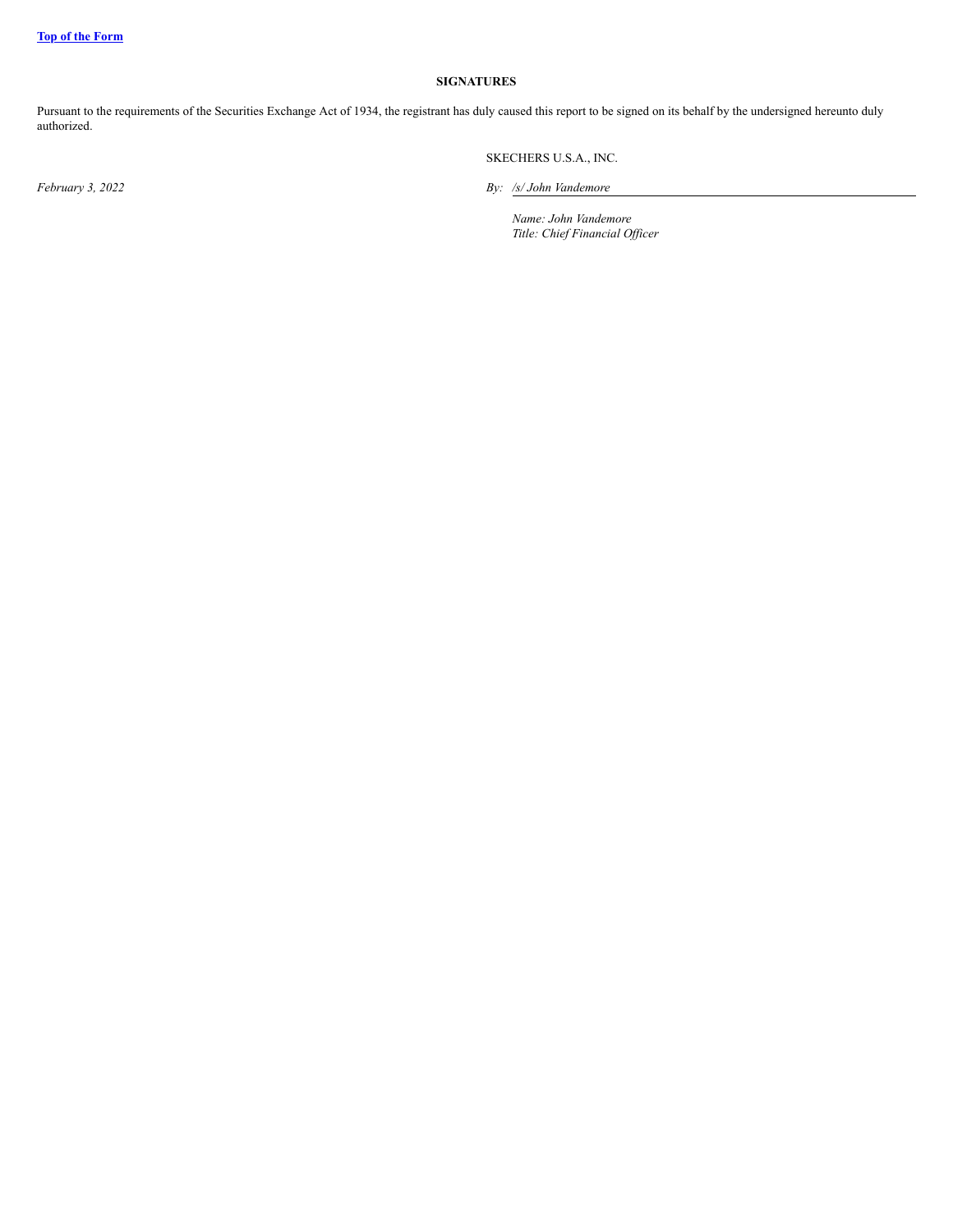# **SKECHERS ANNOUNCES RECORD FOURTH QUARTER AND ANNUAL SALES**

## **BOARD AUTHORIZES \$500 MILLION SHARE REPURCHASE PROGRAM**

LOS ANGELES, CA. – February 3, 2022 – SKECHERS U.S.A., Inc. ("Skechers" or the "Company") (NYSE:SKX), The Comfort Technology CompanyTM and a global footwear leader, today announced financial results for the fourth quarter and year ended December 31, 2021.

# **Fourth Quarter Highlights**

- **Sales of \$1.65 billion, a year-over-year increase of 24.4%**
- **Direct-to-Consumer sales grew 30.3%**
- **International Wholesale sales grew 30.1%**
- **Diluted earnings per share of \$2.56, and adjusted diluted earnings per share of \$0.43**

"Skechers' focus on delivering signature comfort technology in our products resulted in record 2021 sales," began Robert Greenberg, Chief Executive Officer of Skechers. "We're extremely proud of the entire Skechers team and of our partners who worked through the many obstacles last year; unwavering in their dedication to the Skechers brand. We believe our accomplishments in 2021, including several comfort-focused new product launches and the further expansion of our global footprint, position Skechers for continued growth toward our goal of \$10 billion in sales. In 2022, we'll be introducing more innovative and comfort technology product, developing multi-platform marketing campaigns with our growing roster of ambassadors including recently announced Amanda Kloots, and rolling out more Skechers e-commerce sites around the world. We are finalizing plans to enter the metaverse, creating an entirely new opportunity for the Skechers brand. With our creativity, product, operational support and global reach, we expect 2022 to be another record year."

"2021 was an outstanding year, with four quarterly sales records, including fourth quarter sales of \$1.65 billion, and a new full year sales milestone of \$6.29 billion," said David Weinberg, Chief Operating Officer of Skechers. "Fourth quarter growth was driven by increases of 30% in both our International Wholesale and Direct-to-Consumer businesses, and 5% in Domestic Wholesale. The International Wholesale increase was primarily driven by triple-digit growth in our distributor business, high single-digit growth in China, and double-digit growth in the United Kingdom, India, Spain, and many other markets. The improvement in Domestic Wholesale was especially notable in the fourth quarter as we worked to alleviate supply chain disruptions. We attribute our global growth to the broad-based demand as consumers look to Skechers for its comfort, innovation, style and quality at a reasonable price. As the demand for Skechers remains strong, our focus continues to be on the health and safety of our team, managing both supply chain disruptions and elevated freight costs where possible, all while profitably driving growth in 2022."

#### **Fourth Quarter 2021 Financial Results**

|                                      | <b>Three Months Ended</b> |        |          |    |       |               |
|--------------------------------------|---------------------------|--------|----------|----|-------|---------------|
|                                      | December 31.              | Change |          |    |       |               |
| (in millions, except per share data) | 2021                      |        | 2020     |    |       | $\frac{0}{0}$ |
| <b>Sales</b>                         | 1.647.9                   |        | 1,324.7  | Ж  | 323.2 | 24.4          |
| Gross profit                         | 800.7                     |        | 648.4    |    | 152.3 | 23.5          |
| Gross margin                         | 48.6%                     |        | 48.9%    |    |       | (30)bps       |
| Operating expenses                   | 715.1                     |        | 595.7    |    | 119.4 | 20.1          |
| As a % of sales                      | 43.4%                     |        | $45.0\%$ |    |       | $(160)$ bps   |
| Earnings from operations             | 93.1                      |        | 57.7     |    | 35.4  | 61.2          |
| Operating margin                     | $5.6\%$                   |        | 4.4%     |    |       | 120bps        |
| Net earnings                         | 402.4                     |        | 53.3     |    | 349.1 | 655.3         |
| Diluted earnings per share           | 2.56                      | \$     | 0.34     | \$ | 2.22  | 652.9         |
| Adjusted diluted earnings per share  | 0.43                      | S      | 0.24     | S  | 0.19  | 79.2          |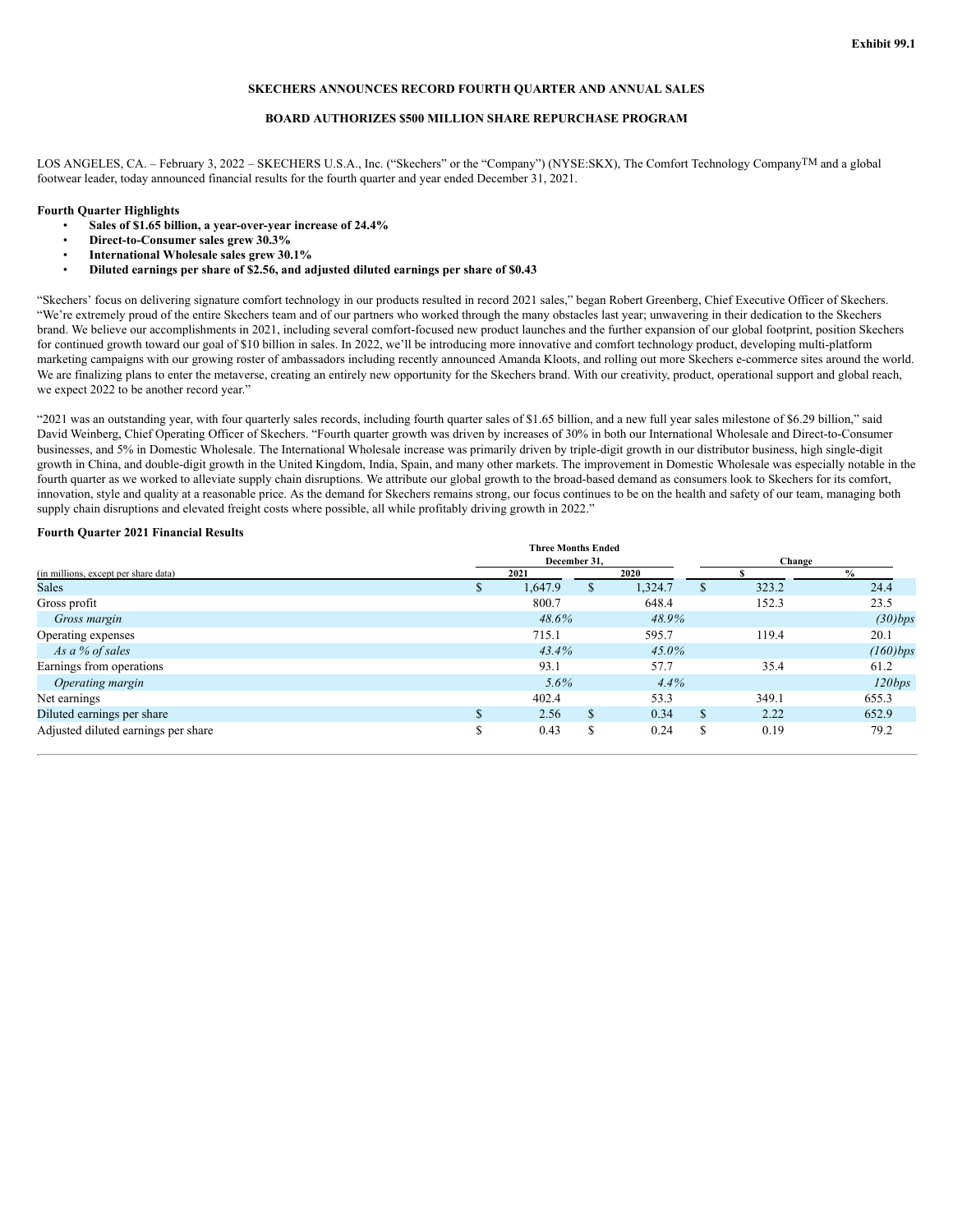Fourth quarter sales increased 24.4% as a result of a 9.8% increase in domestic sales and a 34.0% increase in international sales. Domestic and international growth was driven by increases in both wholesale and direct-to-consumer, with the largest improvement attributable to International Wholesale. On a constant currency basis, the Company's total sales increased 24.5%.

Sales grew across all segments with increases to Domestic Wholesale of 4.6%, International Wholesale of 30.1%, and Direct-to-Consumer of 30.3%. Improvements in Domestic Wholesale were the result of higher unit sales volume and higher average selling prices. International Wholesale increases were driven by growth of 123.5% in Distributor sales, 61.3% in Europe, and 8.6% in China. Improvements in Direct-to-Consumer sales resulted from growth across domestic and international retail stores, driven by a double-digit increase in average selling price resulting from reduced promotions and higher prices. Direct-to-Consumer comparable same store sales increased 21.1%, driven by an increase of 15.2% domestically and 35.5% internationally.

Gross margin was 48.6%, a decrease of 30 basis points, primarily driven by higher freight costs.

Operating expenses increased \$119.4 million, or 20.1%. Selling expenses increased \$24.2 million, or 24.7%, due to higher global demand creation expenditures. General and administrative expenses increased \$95.2 million, or 19.1%, primarily as a result of higher labor costs, increased volume-driven warehouse and distribution expenses, and the settlement of multiple legal matters. As a percentage of sales, operating expenses improved 160 basis points to 43.4% from 45.0% last year.

Earnings from operations increased \$35.4 million to \$93.1 million, an increase of 61.2%.

Net earnings were \$402.4 million and diluted earnings per share were \$2.56. Net earnings include a tax benefit of \$346.8 million resulting from an intra-entity transfer of certain intellectual property rights, partially offset by \$15.0 million related to the settlement of multiple legal matters. Excluding the effects of the tax benefit and legal settlements, adjusted diluted earnings per share were \$0.43.

In the fourth quarter, the Company's effective income tax rate was a negative 398.9%, which includes a 409.4% impact from the aforementioned tax benefit associated with the intra-entity intellectual property rights transfer.

"Despite the innumerable obstacles posed by the pandemic in 2021, Skechers continued to execute against its global growth strategy. The results for both the fourth quarter and full year reflect the exceptional financial performance and strength of our brand," stated John Vandemore, Chief Financial Officer of Skechers. "Skechers remains committed to investing in support of this strategy and we are extremely optimistic about our ability to achieve \$10 billion in sales by 2026."

#### **Full Year 2021 Financial Results**

|                                      |  | <b>Year Ended</b> |        |         |   |         |               |
|--------------------------------------|--|-------------------|--------|---------|---|---------|---------------|
|                                      |  | December 31.      | Change |         |   |         |               |
| (in millions, except per share data) |  | 2021              |        | 2020    |   |         | $\frac{6}{6}$ |
| <b>Sales</b>                         |  | 6,285.0           | ъ      | 4,597.4 | ъ | 1,687.6 | 36.7          |
| Gross profit                         |  | 3,099.2           |        | 2,189.8 |   | 909.4   | 41.5          |
| Gross margin                         |  | 49.3%             |        | 47.6%   |   |         | 170bps        |
| Operating expenses                   |  | 2,526.2           |        | 2,072.1 |   | 454.1   | 21.9          |
| As a % of sales                      |  | $40.2\%$          |        | 45.1%   |   |         | (490)bps      |
| Earnings from operations             |  | 598.2             |        | 133.7   |   | 464.5   | 347.5         |
| Operating margin                     |  | 9.5%              |        | $2.9\%$ |   |         | 660bps        |
| Net earnings                         |  | 741.5             |        | 98.6    |   | 642.9   | 652.3         |
| Diluted earnings per share           |  | 4.73              | S.     | 0.64    | S | 4.09    | 639.1         |
| Adjusted diluted earnings per share  |  | 2.59              | .Ъ     | 0.65    | S | 1.94    | 298.5         |

Full year sales increased 36.7% reflecting a 33.4% increase in domestic sales and a 39.0% increase in international sales with the largest contribution derived from International Wholesale growth. On a constant currency basis, the Company's total sales increased 33.7%.

Sales grew across all segments with increases to Domestic Wholesale of 27.6%, International Wholesale of 34.0%, and Direct-to-Consumer of 50.2%, as the impact of COVID-19 continued to ease. Improvements in Domestic Wholesale were the result of higher unit sales volume. International Wholesale recorded growth in China of 35.0%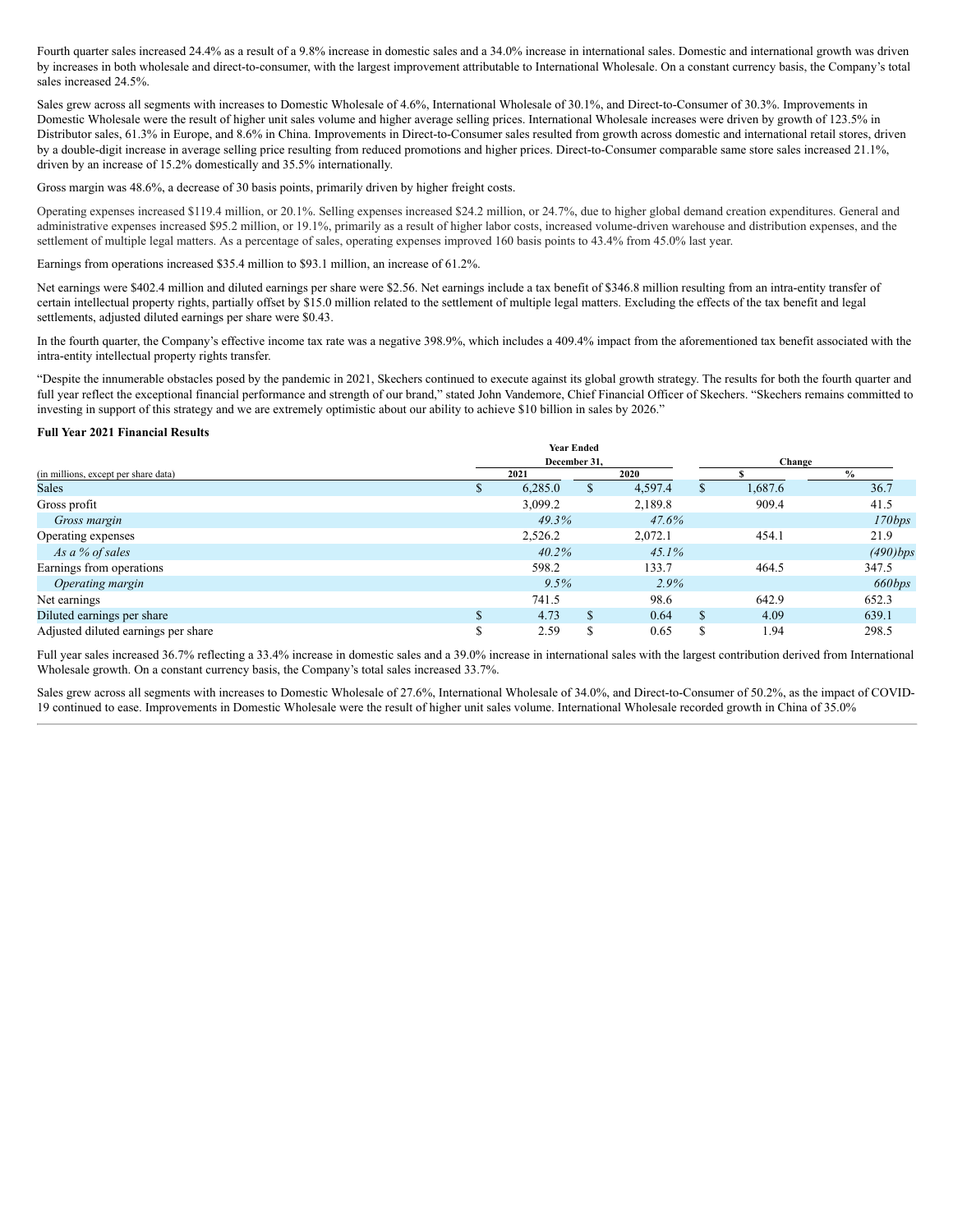and Europe of 23.6%. Direct-to-Consumer had higher units sold and higher average selling prices. Direct-to-Consumer comparable same store sales increased 38.0%, driven by an increase of 39.5% domestically and 34.1% internationally.

Gross margin increased 170 basis points to 49.3% driven by higher average selling prices in Direct-to-Consumer, partially offset by declines in International Wholesale and Domestic Wholesale, due to higher average costs per unit.

Operating expenses increased \$454.1 million or 21.9%. Selling expenses increased \$141.5 million or 44.5%, primarily due to higher global demand creation expenditures. General and administrative expenses increased \$312.6 million or 17.8%, primarily due to higher labor and incentive compensation costs, volume-driven global warehouse and distribution expenses, and rent. As a percentage of sales, operating expenses improved 490 basis points to 40.2%.

Earnings from operations increased \$464.5 million to \$598.2 million.

Net earnings were \$741.5 million and diluted earnings per share were \$4.73. Excluding the fourth-quarter effects of a tax benefit from an intra-entity transfer of certain intellectual property rights and the settlement of multiple legal matters, adjusted diluted earnings per share were \$2.59.

The Company's effective income tax rate was a negative 43.2% which includes a 60.9% impact from the intellectual property rights transfer in the fourth quarter and related tax benefit recognized.

## **Balance Sheet**

Cash, cash equivalents and investments totaled \$1.04 billion, a decrease of \$539.6 million, or 34.2% from December 31, 2020 primarily as a result of repaying \$452.5 million on our revolving credit facility in the second quarter of 2021.

Total inventory was \$1.47 billion, an increase of \$454.2 million or 44.7% from December 31, 2020. Increased inventory levels primarily reflect higher merchandise in transit due to supply chain challenges with shipping and port delays.

# **Share Repurchase**

The Company's Board of Directors authorized a new three-year share repurchase program of up to \$500.0 million of its outstanding common stock, effective January 31, 2022.

#### **Outlook**

For the first quarter of 2022, the Company believes it will achieve sales between \$1.675 billion and \$1.725 billion and diluted earnings per share of between \$0.70 and \$0.75. Further, the Company believes that for the fiscal year 2022, it will achieve sales between \$7.0 billion and \$7.2 billion and diluted earnings per share of between \$2.70 and \$2.90.

## **Store Count**

|                                            | <b>Number of Store Locations as</b><br>of |        |           | <b>Number of Store Locations as</b><br>of |
|--------------------------------------------|-------------------------------------------|--------|-----------|-------------------------------------------|
|                                            | <b>December 31, 2020</b>                  | Opened | Closed(1) | December 31, 2021                         |
| Domestic stores                            | 523                                       | 18     | (26)      | 515                                       |
| International stores                       | 331                                       | 33     | (6)       | 358                                       |
| Joint venture stores                       | 467                                       | 128    | (108)     | 487                                       |
| Distributor, licensee and franchise stores | 2.570                                     | 657    | (281)     | 2,946                                     |
| <b>Total Skechers stores</b>               | 3,891                                     | 836    | (421)     | 4,306                                     |

(1) Does not reflect temporary closures due to the COVID-19 pandemic.

# **Fourth Quarter 2021 Conference Call**

The Company will host a conference call today at 4:30 p.m. ET / 1:30 p.m. PT to discuss its fourth quarter 2021 financial results. The call can be accessed on the Investor Relations section of the Company's website at investors.skechers.com. For those unable to participate during the live broadcast, a replay will be available beginning February 3, 2022 at 7:30 p.m. ET, through February 17, 2022, at 11:59 p.m. ET. To access the replay, dial 844-512-2921 (U.S.) or 412-317-6671 (International) and use passcode: 13726153.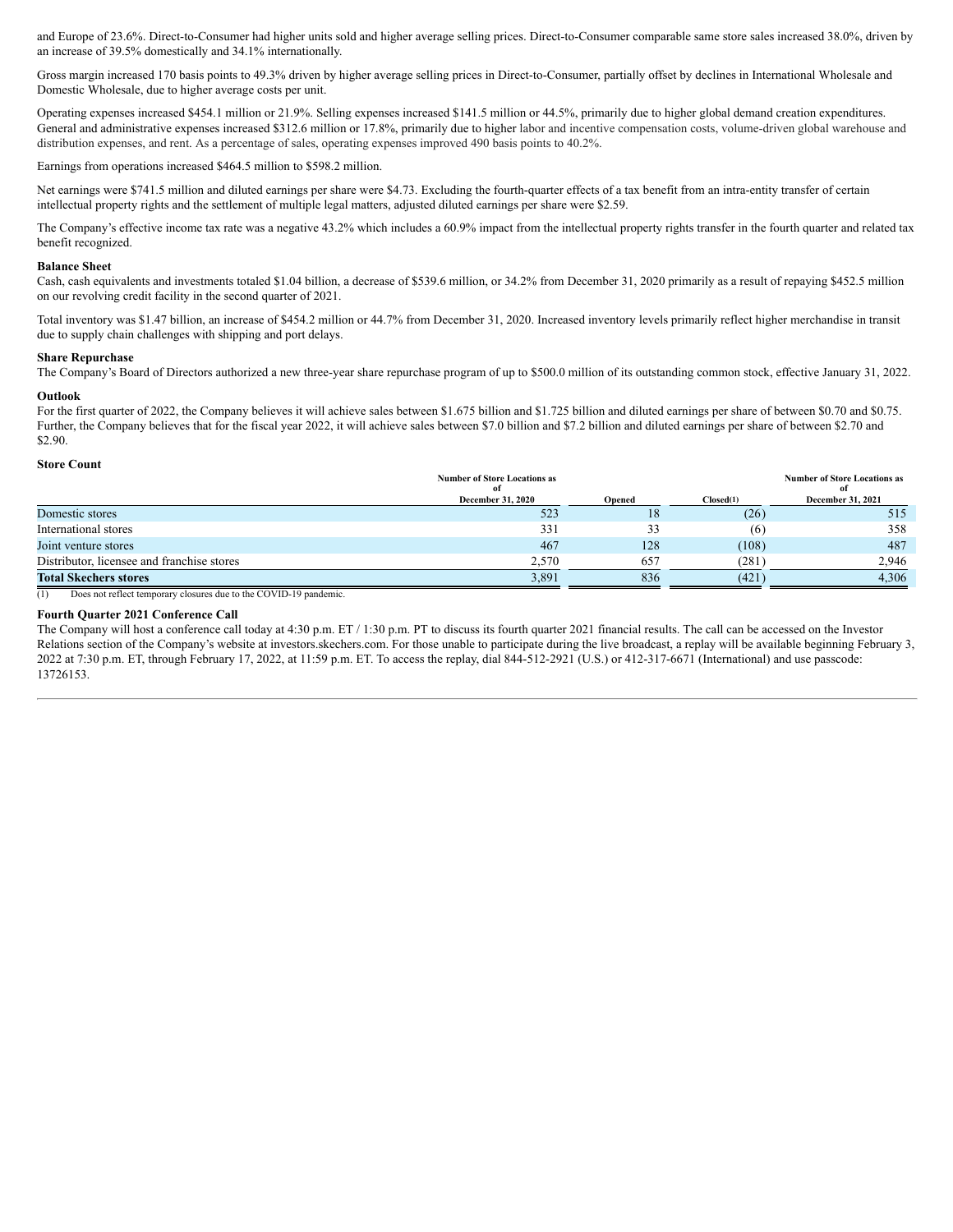# **About SKECHERS U.S.A., Inc.**

Skechers, The Comfort Technology Company based in Southern California, designs, develops and markets a diverse range of lifestyle and performance footwear, apparel and accessories for men, women and children. The Company's collections are available in the United States and over 180 countries and territories via department and specialty stores, and direct to consumers through 4,306 Company and third-party-owned retail stores and e-commerce websites. The Company manages its international business through a network of global distributors, joint venture partners in Asia, Israel and Mexico, and wholly-owned subsidiaries in Canada, Japan, India, Europe and Latin America. For more information, please visit about.skechers.com and follow us on Facebook, Instagram, Twitter, and TikTok.

*Reference in this press release to "Sales" refers to Skechers' net sales reported under GAAP. This announcement contains forward-looking statements that are made pursuant to the safe harbor provisions of Section 27A of the Securities Act of 1933, as amended, and Section 21E of the Securities Exchange Act of 1934, as amended. These forward-looking statements may include, without limitation, Skechers' future domestic and international growth, financial results and operations including expected net sales and earnings, its development of new products, future demand for its products, its planned domestic and international expansion, opening of new stores and additional expenditures, and advertising and marketing initiatives. Forward-looking statements can be identified by the use of forward-looking language such as "believe," "anticipate," "expect," "estimate," "intend," "plan," "project," "will be," "will continue," "will result," "could," "may," "might," or any variations of such words with similar meanings. Any such statements are subject to risks and uncertainties that could cause actual results to differ materially from those projected in forward-looking statements. Factors that might cause or contribute to such differences include the disruption of business and operations due to the COVID-19 pandemic; delays or disruptions in our supply chain; international economic, political and market conditions including the challenging consumer retail markets in the United States; sustaining, managing and forecasting costs and proper inventory levels; losing any significant customers; decreased demand by industry retailers and cancellation of order commitments due to the lack of popularity of particular designs and/or categories of products; maintaining brand image and intense competition among sellers of footwear for consumers, especially in the highly competitive performance footwear market; anticipating, identifying, interpreting or forecasting changes in fashion trends, consumer demand for the products and the various market factors described above; sales levels during the spring, back-to-school and holiday selling seasons; and other factors referenced or incorporated by reference in Skechers' annual report on Form 10-K for the year ended December 31, 2020 and its quarterly report on Form 10-Q for the nine months ended September 30, 2021. More specifically, the COVID-19 pandemic has had and may continue to have a significant impact on Skechers' business, financial conditions, cash flow and results of operations. Forward-looking statements with respect to the COVID-19 pandemic include, without limitation, Skechers' plans in response to this pandemic. At this time, there is significant uncertainty about the COVID-19 pandemic, including without limitation, (i) the duration and extent of the impact of the pandemic, (ii) governmental responses to the pandemic, including how such responses could impact Skechers' business and operations, as well as the operations of its factories and other business partners, (iii) the effectiveness of Skechers' actions taken in response to these risks, and (iv) Skechers' ability to effectively and timely adjust its plans in response to the rapidly changing retail and economic environment. Taking these and other risk factors associated with the COVID-19 pandemic into consideration, the dynamic nature of these circumstances means that what is stated in this press release could change at any time, and as a result, actual results could differ materially from those contemplated by such forward-looking statements. The risks included here are not exhaustive. Skechers operates in a very competitive and rapidly changing environment. New risks emerge from time to time and we cannot predict all such risk factors, nor can we assess the impact of all such risk factors on our business or the extent to which any factor, or combination of factors, may cause actual results to differ materially from those contained in any forward-looking statements. Given these risks and uncertainties, you should not place undue reliance on forward-looking statements as a prediction of actual results. Moreover, reported results should not be considered an indication of future performance.*

Investor Relations: Andrew Greenebaum Addo Investor Relations investors@skx.com

Press: Jennifer Clay Vice President, Corporate Communications Skechers U.S.A., Inc. (310) 937-1326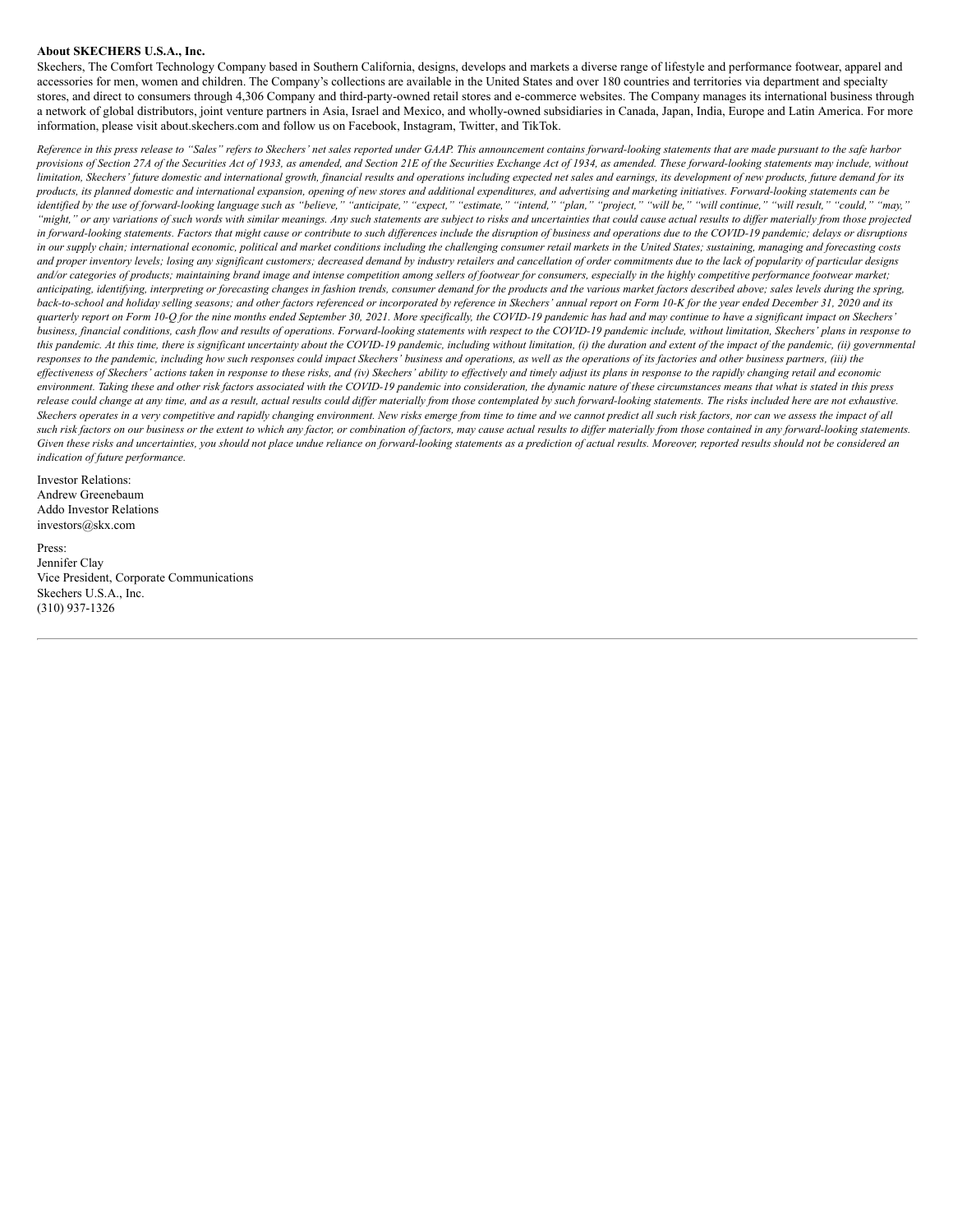#### **SKECHERS U.S.A., INC. AND SUBSIDIARIES CONDENSED CONSOLIDATED BALANCE SHEETS (Unaudited)**

|                                              |              | As of December 31, |              |           |  |  |  |  |
|----------------------------------------------|--------------|--------------------|--------------|-----------|--|--|--|--|
| (in thousands)                               |              | 2021               |              | 2020      |  |  |  |  |
| <b>ASSETS</b>                                |              |                    |              |           |  |  |  |  |
| Current assets                               |              |                    |              |           |  |  |  |  |
| Cash and cash equivalents                    | $\mathbf S$  | 796.283            | $\mathbf S$  | 1.370.826 |  |  |  |  |
| Short-term investments                       |              | 98,580             |              | 100,767   |  |  |  |  |
| Trade accounts receivable, net               |              | 732,793            |              | 619,800   |  |  |  |  |
| Other receivables                            |              | 80,043             |              | 69,222    |  |  |  |  |
| Inventory                                    |              | 1,470,994          |              | 1,016,774 |  |  |  |  |
| Prepaid expenses and other current assets    |              | 193,547            |              | 166,962   |  |  |  |  |
| Total current assets                         |              | 3,372,240          |              | 3,344,351 |  |  |  |  |
| Property, plant and equipment, net           |              | 1,128,909          |              | 935,441   |  |  |  |  |
| Operating lease right-of-use assets          |              | 1,224,580          |              | 1,171,521 |  |  |  |  |
| Deferred tax assets                          |              | 451,355            |              | 63,884    |  |  |  |  |
| Long-term investments                        |              | 145,590            |              | 108,412   |  |  |  |  |
| Goodwill                                     |              | 93,497             |              | 93,497    |  |  |  |  |
| Other assets, net                            |              | 75,109             |              | 95,263    |  |  |  |  |
| Total non-current assets                     |              | 3,119,040          |              | 2,468,018 |  |  |  |  |
| <b>TOTAL ASSETS</b>                          | $\mathbf S$  | 6,491,280          | \$           | 5,812,369 |  |  |  |  |
| <b>LIABILITIES AND EQUITY</b>                |              |                    |              |           |  |  |  |  |
| <b>Current liabilities</b>                   |              |                    |              |           |  |  |  |  |
| Accounts payable                             | $\mathbb{S}$ | 876,342            | \$           | 744,077   |  |  |  |  |
| Operating lease liabilities                  |              | 225,658            |              | 204,370   |  |  |  |  |
| Accrued expenses                             |              | 265,420            |              | 208,712   |  |  |  |  |
| Current installments of long-term borrowings |              | 76,967             |              | 52,250    |  |  |  |  |
| Short-term borrowings                        |              | 1,195              |              | 3,297     |  |  |  |  |
| Total current liabilities                    |              | 1,445,582          |              | 1,212,706 |  |  |  |  |
| Long-term borrowings                         |              | 263,445            |              | 679,415   |  |  |  |  |
| Long-term operating lease liabilities        |              | 1,094,748          |              | 1,065,069 |  |  |  |  |
| Deferred tax liabilities                     |              | 11,820             |              | 11,439    |  |  |  |  |
| Other long-term liabilities                  |              | 133,613            |              | 118,077   |  |  |  |  |
| Total non-current liabilities                |              | 1,503,626          |              | 1,874,000 |  |  |  |  |
| <b>Total liabilities</b>                     |              | 2,949,208          |              | 3,086,706 |  |  |  |  |
| Stockholders' equity                         |              |                    |              |           |  |  |  |  |
| Preferred Stock                              |              |                    |              |           |  |  |  |  |
| <b>Class A Common Stock</b>                  |              | 135                |              | 134       |  |  |  |  |
| Class B Common Stock                         |              | 21                 |              | 21        |  |  |  |  |
| Additional paid-in capital                   |              | 429,608            |              | 372,165   |  |  |  |  |
| Accumulated other comprehensive loss         |              | (48, 323)          |              | (27, 285) |  |  |  |  |
| Retained earnings                            |              | 2,877,903          |              | 2,136,400 |  |  |  |  |
| Skechers U.S.A., Inc. equity                 |              | 3,259,344          |              | 2,481,435 |  |  |  |  |
| Noncontrolling interests                     |              | 282,728            |              | 244,228   |  |  |  |  |
| Total stockholders' equity                   |              | 3,542,072          |              | 2,725,663 |  |  |  |  |
| TOTAL LIABILITIES AND EQUITY                 | $\mathbf S$  | 6,491,280          | $\mathbb{S}$ | 5,812,369 |  |  |  |  |
|                                              |              |                    |              |           |  |  |  |  |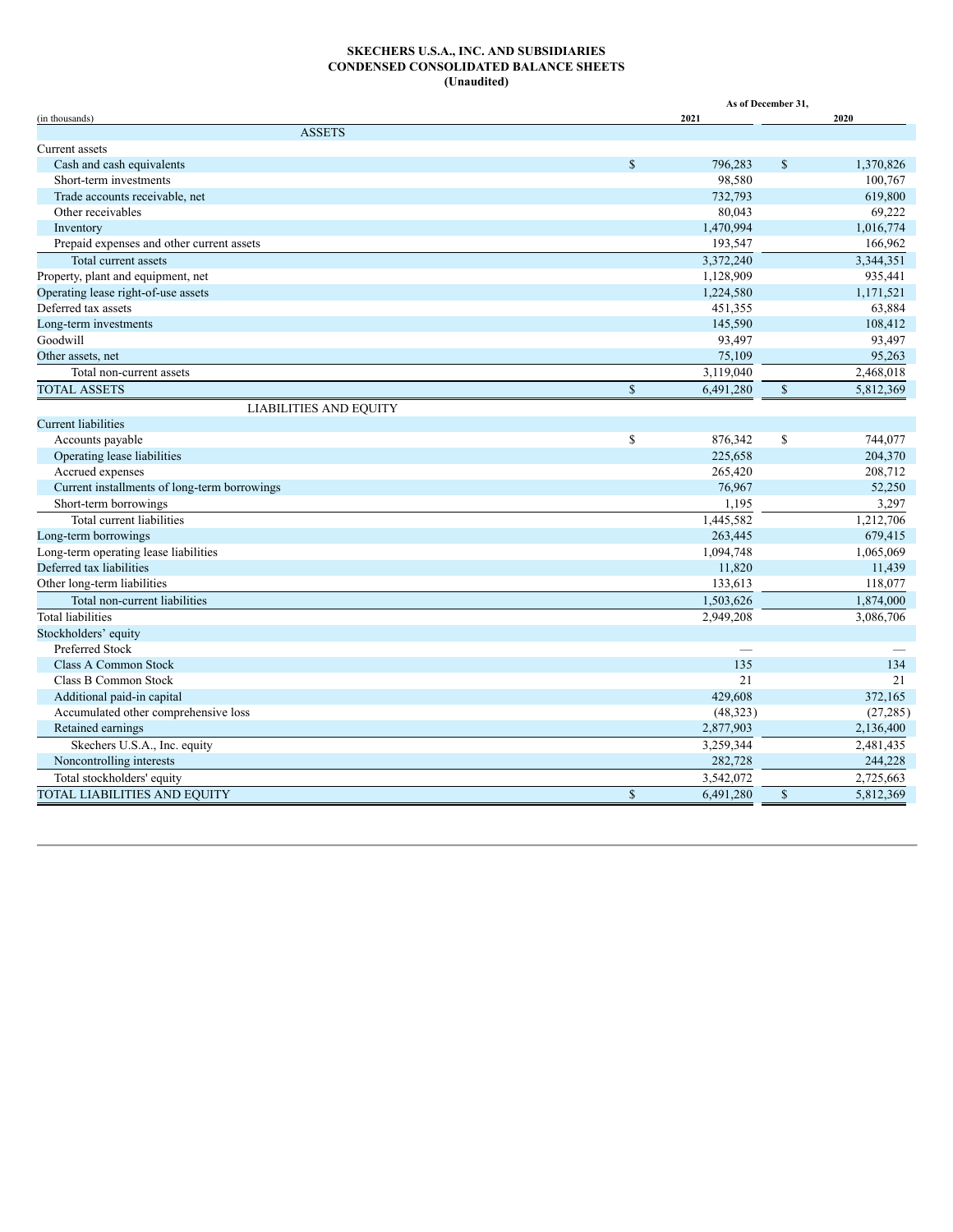## **SKECHERS U.S.A., INC. AND SUBSIDIARIES CONDENSED CONSOLIDATED STATEMENTS OF EARNINGS (Unaudited)**

|                                                                                    |               | <b>Three Months Ended</b><br>December 31, |              |           | <b>Year Ended</b><br>December 31, |            |              |           |  |
|------------------------------------------------------------------------------------|---------------|-------------------------------------------|--------------|-----------|-----------------------------------|------------|--------------|-----------|--|
| (in thousands, except per share data)                                              |               | 2021                                      |              | 2020      |                                   | 2021       |              | 2020      |  |
| <b>Sales</b>                                                                       | $\mathcal{S}$ | 1,647,881                                 | $\mathbb{S}$ | 1,324,711 | $\mathbf S$                       | 6,285,029  | $\mathbb{S}$ | 4,597,414 |  |
| Cost of sales                                                                      |               | 847,229                                   |              | 676,284   |                                   | 3,185,817  |              | 2,407,633 |  |
| Gross profit                                                                       |               | 800,652                                   |              | 648,427   |                                   | 3,099,212  |              | 2,189,781 |  |
| Royalty income                                                                     |               | 7,505                                     |              | 4,955     |                                   | 25,159     |              | 16,017    |  |
|                                                                                    |               | 808,157                                   |              | 653,382   |                                   | 3,124,371  |              | 2,205,798 |  |
| Operating expenses                                                                 |               |                                           |              |           |                                   |            |              |           |  |
| Selling                                                                            |               | 122,080                                   |              | 97,875    |                                   | 459,599    |              | 318,097   |  |
| General and administrative                                                         |               | 593,015                                   |              | 497,788   |                                   | 2,066,585  |              | 1,754,017 |  |
| Total operating expenses                                                           |               | 715,095                                   |              | 595,663   |                                   | 2,526,184  |              | 2,072,114 |  |
| Earnings from operations                                                           |               | 93,062                                    |              | 57,719    |                                   | 598,187    |              | 133,684   |  |
| Other income (expense)                                                             |               | (8,364)                                   |              | 10,851    |                                   | (28, 430)  |              | 21,045    |  |
| Earnings before income taxes                                                       |               | 84,698                                    |              | 68,570    |                                   | 569,757    |              | 154,729   |  |
| Income tax expense (benefit)                                                       |               | (337,902)                                 |              | (9,602)   |                                   | (245, 875) |              | 8,502     |  |
| Net earnings                                                                       |               | 422,600                                   |              | 78,172    |                                   | 815,632    |              | 146,227   |  |
| Less: Net earnings attributable to noncontrolling interest                         |               | 20,177                                    |              | 24,891    |                                   | 74,129     |              | 47,663    |  |
| Net earnings attributable to Skechers U.S.A. Inc.                                  | S             | 402,423                                   | \$           | 53,281    | \$                                | 741,503    | \$           | 98,564    |  |
| Net earnings per share attributable to Skechers U.S.A. Inc.                        |               |                                           |              |           |                                   |            |              |           |  |
| Basic                                                                              | \$            | 2.58                                      | \$           | 0.34      | \$                                | 4.77       | \$           | 0.64      |  |
| Diluted                                                                            | $\mathbb{S}$  | 2.56                                      | S            | 0.34      | $\mathbb{S}$                      | 4.73       | \$.          | 0.64      |  |
| Weighted-average shares used in calculating net earnings per share attributable to |               |                                           |              |           |                                   |            |              |           |  |
| Skechers U.S.A. Inc.                                                               |               |                                           |              |           |                                   |            |              |           |  |
| <b>Basic</b>                                                                       |               | 155,909                                   |              | 154,548   |                                   | 155,539    |              | 154,184   |  |
| Diluted                                                                            |               | 157,340                                   |              | 155,397   |                                   | 156,794    |              | 154,894   |  |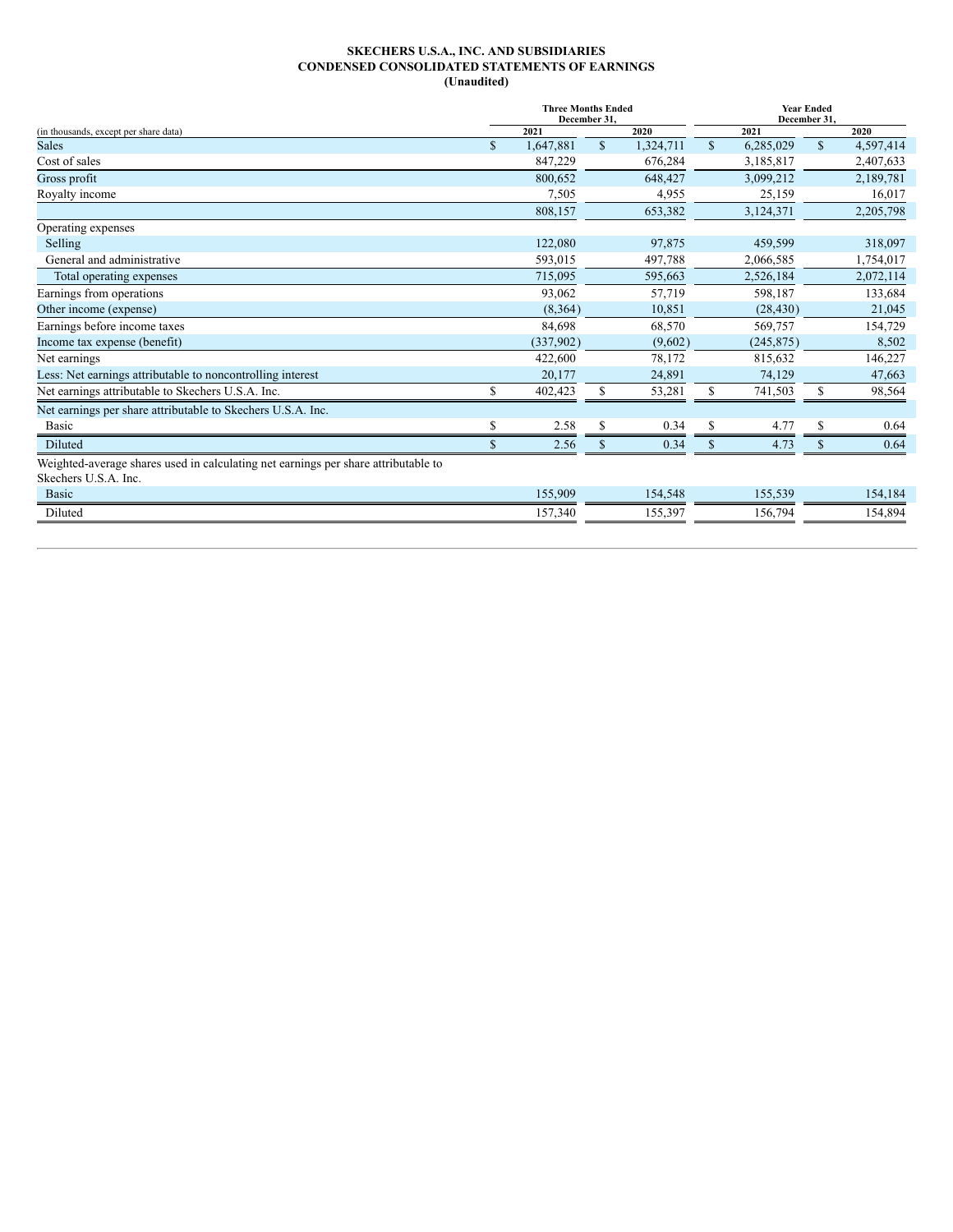## **SKECHERS U.S.A., INC. AND SUBSIDIARIES SUPPLEMENTAL FINANCIAL INFORMATION (Unaudited)**

|                         |              | Three Months Ended December 31, |              |         | Change |             |
|-------------------------|--------------|---------------------------------|--------------|---------|--------|-------------|
| (in millions)           |              | 2021                            |              | 2020    |        | $\%$        |
| Domestic Wholesale      |              |                                 |              |         |        |             |
| Sales                   | S            | 313.0                           | S.           | 299.4   | 13.6   | 4.6         |
| Gross margin            |              | 32.5%                           |              | 37.7%   |        | $(520)$ bps |
| International Wholesale |              |                                 |              |         |        |             |
| Sales                   | \$           | 851.2                           | $\mathbb{S}$ | 654.1   | 197.1  | 30.1        |
| Gross margin            |              | 44.0%                           |              | 46.9%   |        | $(290)$ bps |
| Direct-to-Consumer      |              |                                 |              |         |        |             |
| Sales                   | \$           | 483.7                           | \$           | 371.2   | 112.5  | 30.3        |
| Gross margin            |              | 67.0%                           |              | 61.7%   |        | 530bps      |
| Total                   |              |                                 |              |         |        |             |
| Sales                   | $\mathbb{S}$ | 1,647.9                         | \$           | 1,324.7 | 323.2  | 24.4        |
| Gross margin            |              | 48.6%                           |              | 48.9%   |        | $(30)$ bps  |

|                         |              | Year Ended December 31, |              |         | Change  |             |
|-------------------------|--------------|-------------------------|--------------|---------|---------|-------------|
| (in millions)           |              | 2021                    |              | 2020    |         | $\%$        |
| Domestic Wholesale      |              |                         |              |         |         |             |
| Sales                   | S            | 1,438.0                 | \$           | 1,126.6 | 311.4   | 27.6        |
| Gross margin            |              | 36.4%                   |              | 38.3%   |         | $(190)$ bps |
| International Wholesale |              |                         |              |         |         |             |
| Sales                   | $\mathbb{S}$ | 3,025.5                 | \$           | 2,257.8 | 767.7   | 34.0        |
| Gross margin            |              | 45.1%                   |              | 45.3%   |         | $(20)$ bps  |
| Direct-to-Consumer      |              |                         |              |         |         |             |
| Sales                   | S            | 1,821.5                 | \$           | 1,213.0 | 608.5   | 50.2        |
| Gross margin            |              | 66.5%                   |              | 60.6%   |         | 590bps      |
| Total                   |              |                         |              |         |         |             |
| Sales                   | \$           | 6,285.0                 | $\mathbb{S}$ | 4,597.4 | 1,687.6 | 36.7        |
| Gross margin            |              | 49.3%                   |              | 47.6%   |         | 170bps      |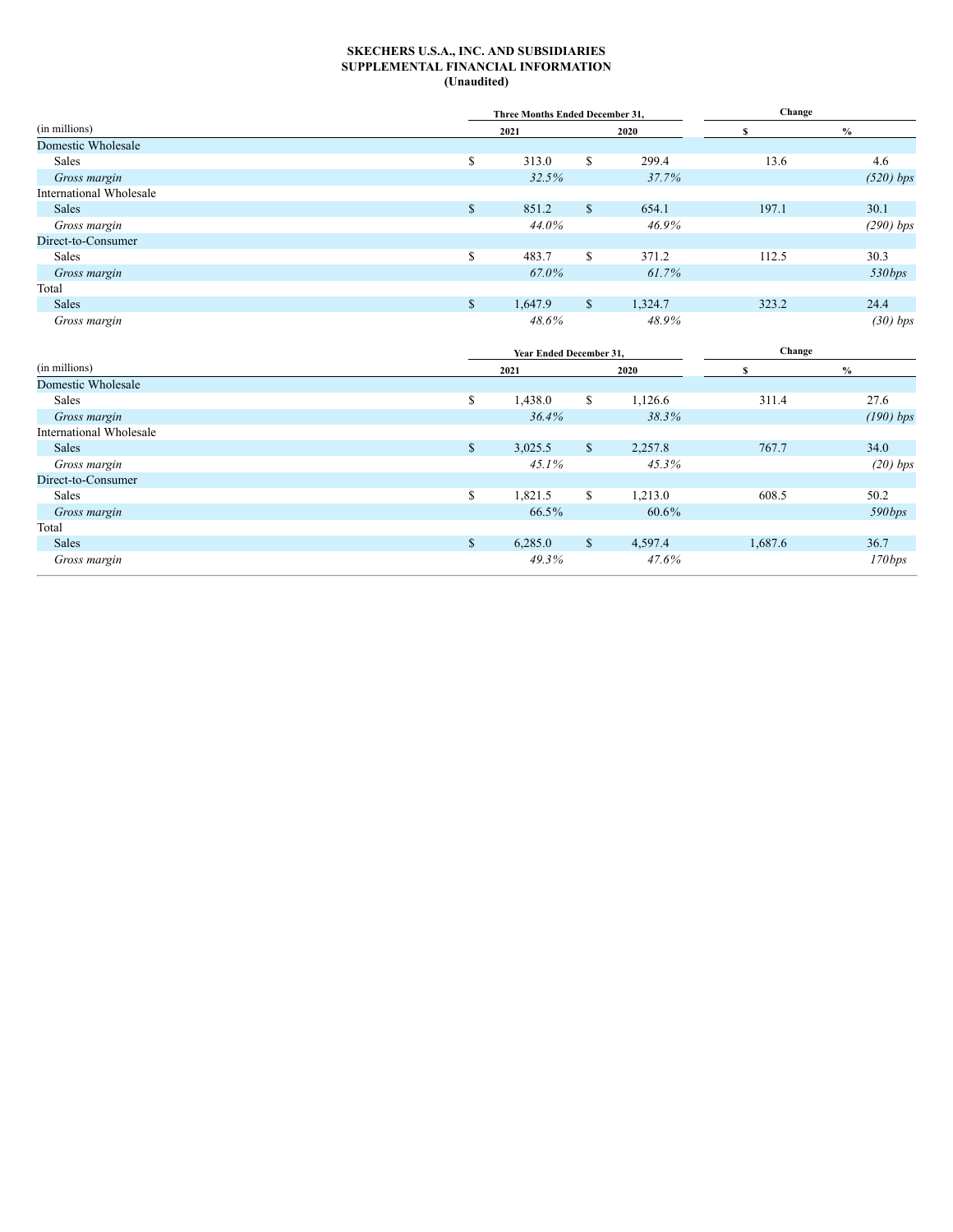# **SKECHERS U.S.A., INC. AND SUBSIDIARIES RECONCILIATION OF GAAP EARNINGS FINANCIAL MEASURES TO CORRESPONDING NON-GAAP FINANCIAL MEASURES (Unaudited)**

# *Adjusted Diluted Earnings Per Share (Non-GAAP Financial Measure)*

We believe that adjusted diluted earnings per share provide meaningful supplemental information to investors in evaluating our business performance for the quarter and year ended December 31, 2021. Adjusted diluted earnings per share is not a measure of financial performance under GAAP and should be considered in addition to, and not a substitute for, diluted earnings per share which is the most comparable GAAP measure. We believe that this non-GAAP measure provides useful information to investors regarding our results of operations and that when this non-GAAP financial information is viewed with our GAAP financial information, investors are provided with valuable supplemental information regarding our results of operations, facilitating period-to-period comparisons of our business performance consistent with how management evaluates the Company's operating performance. Our method of determining non-GAAP financial measures may differ from other companies' methods and therefore may not be comparable to those used by other companies. The table below includes current-year adjustments for a tax benefit due to the establishment of net deferred tax assets related to an intra-entity transfer of certain intellectual property rights, as well as charges related to the settlement of multiple legal matters and the related tax benefit. The table below includes prior-year adjustments for a tax benefit due to the combination of an international restructuring and the Coronavirus Aid, Relief, and Economic Security Act as well as the non-cash compensation charge related to the cancellation of restricted share grants and related write-off of deferred tax assets.

|                                         | Three Months Ended December 31, |        | <b>Year Ended</b><br>December 31, |        |  |        |
|-----------------------------------------|---------------------------------|--------|-----------------------------------|--------|--|--------|
|                                         | 2021                            | 2020   |                                   | 2021   |  | 2020   |
| Diluted earnings per share, as reported | 2.56                            | 0.34   |                                   | 4.73   |  | 0.64   |
| Less: Income tax benefits               | (2.23)                          | (0.10) |                                   | (2.24) |  | (0.11) |
| Plus: Settlement of legal matters       | 0.10                            |        |                                   | 0.10   |  |        |
| Plus: Share cancellation                |                                 |        |                                   |        |  | 0.12   |
| Adjusted diluted earnings per share     | 0.43                            | 0.24   |                                   | 2.59   |  | 0.65   |